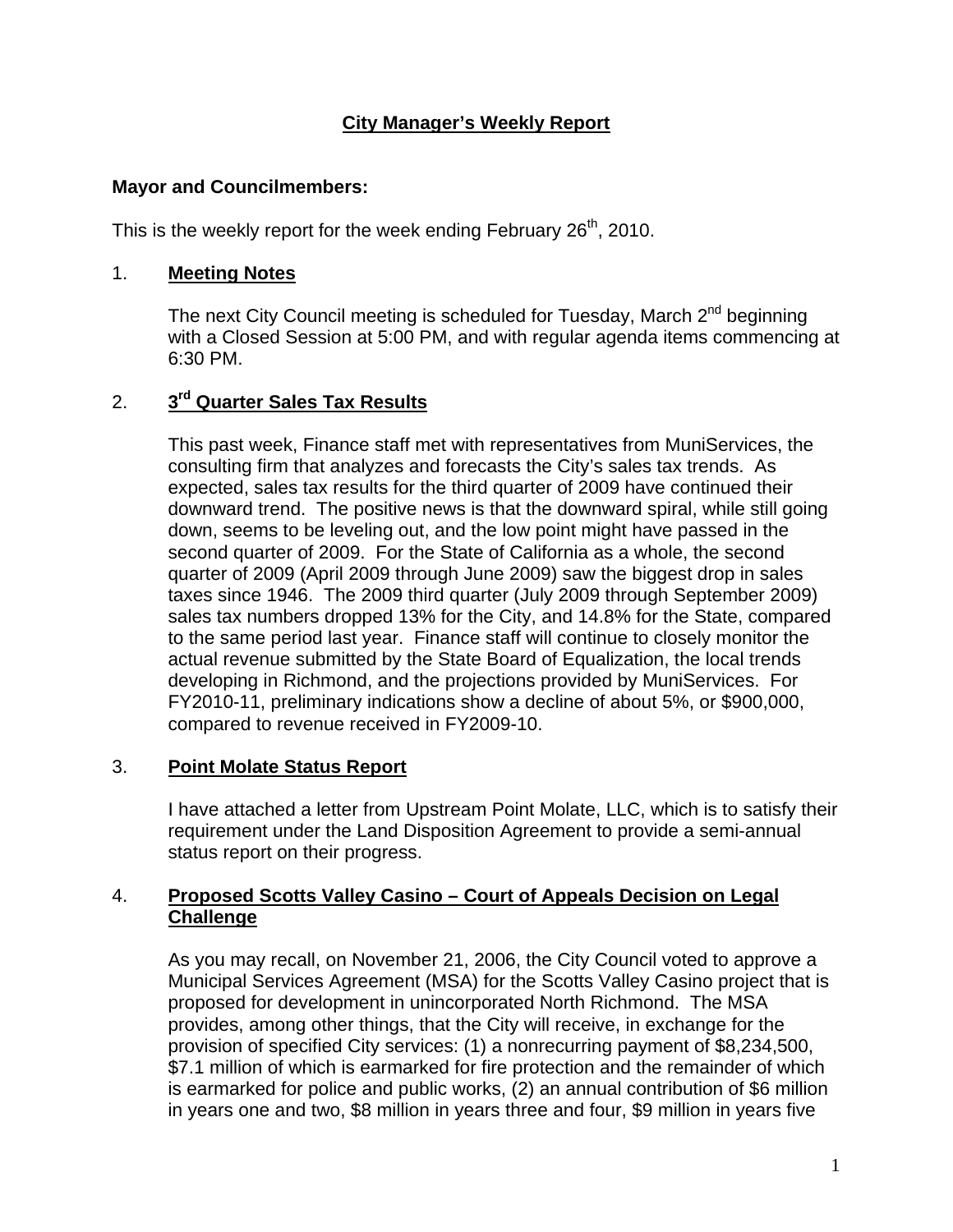and six, and \$9 million adjusted annually by the Consumer Price Index (CPI) in years seven to 20, and (3) an annual payment of \$7,459,700, adjusted annually by the CPI, for the 20-year term of the MSA, intended to fund salaries for new police, fire, and public works personnel and equipment. The approval of the MSA was legally challenged, with the plaintiffs contending that the approval was unlawful because the City was required to conduct an environmental review under CEQA before entering into the agreement. In September of 2008, the superior court upheld the legal challenge, and the ruling was subsequently appealed. It should be noted that all legal challenges were defended by the Scotts Valley tribe, which also bore the cost of the appeal.

The City received notice yesterday that the appellate court ruled in its favor on the appeal in this legal matter. The court held that the MSA was not subject to CEQA, reversing the trial court's decision. Specifically, the court held that the casino was not a "project" for CEQA purposes, and that neither the City's expression of support for the casino nor the identification of physical improvements contemplated in the MSA were subject to CEQA review at this time.

The attorneys who handled this case for the tribe anticipate that opposing counsel will file a petition for review in the California Supreme Court.

## 5. **10th Annual City of Richmond Employee Black History Celebration**

City of Richmond employees celebrated "The History of Black Economic Empowerment" as part of the 10<sup>th</sup> Annual City of Richmond Employee Black History Celebration which was held today in the Auditorium. It was an outstanding event that included remarks by Mayor Gayle McLaughlin, Councilmember Nat Bates, the City Manager, Assistant City Attorney Everett Jenkins, entertainment by comedian Shea Suga, and Chicago Style Stepping by Finance Department employee Tammi Edwards and instructor Damone Hodges. Finance Director Jim Goins was the keynote speaker for the event, reflecting on his career and the influence that those like former Atlanta Mayor Maynard Jackson and former Los Angeles Mayor Tom Bradley had on black economic empowerment and on his own empowerment. Thanks to the Black History Committee (employees Tammi Edwards, Theresa Austin, Sharon Scott, Crystal Clark, Charlotte Dennis, Stacie Plummer), and Leah Clark, Rod Williams, KCRT, the Recreation Department, and the Information Technology Department for their significant help with this successful event.

## 6. **Bayview Branch Library**

The Bayview branch library is closed indefinitely while under repair. To continue providing services, story time will be moved to Crescent Park Family Resource Center beginning Monday, March 8<sup>th</sup>. Sheila Dickinson, children's librarian, will conduct the popular story times, which begin at 10:30 AM.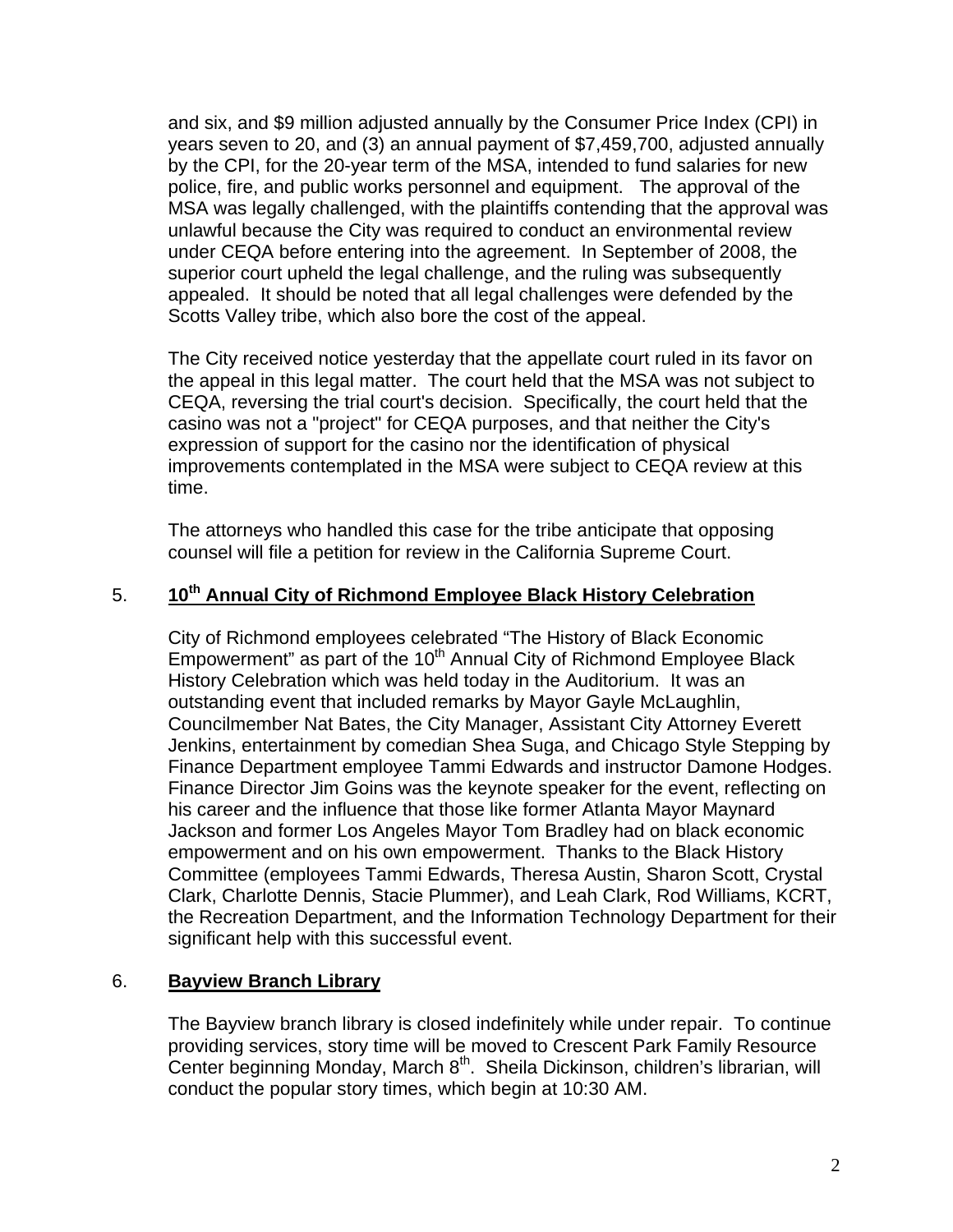## 7. **Public Works Update**

- Nicholl Park's new restroom area is almost complete. Weather permitting, it will be paved next week and opened shortly thereafter.
- The re-roofing of Richmond Fire Department Station #64 (4801 Bayview Avenue) is complete. Next week, re-roofing of Fire Station #62 (1065 -  $7<sup>th</sup>$ Street) will begin.
- The Streets Division continues to catch up with all the potholes spotted and reported.
- The Public Works paving program has completed Hazel Avenue from Yuba to the City Limits. Next week, the crew will begin to prepare and pave Broadway in front of the Post Office.

## 8. **Recreation Highlights**

- Donation: The Shields Reid Community Center received a donation of a Springfield Olhausen billiards table for the game room. The billiards table, along with a table tennis conversion top was donated and installed on Wednesday, February 17<sup>th</sup>.
- **Show Trip: The Shields Reid staff escorted 26 youth and teens to the Lake**  $\overline{T}$ ahoe area on Wednesday, February 17<sup>th</sup> for a day of sledding, snowball play, and other snow activities.

## 9. **Point Molate**

Attached is the Point Molate semi-annual status report that was inadvertently left off the prior weekly report.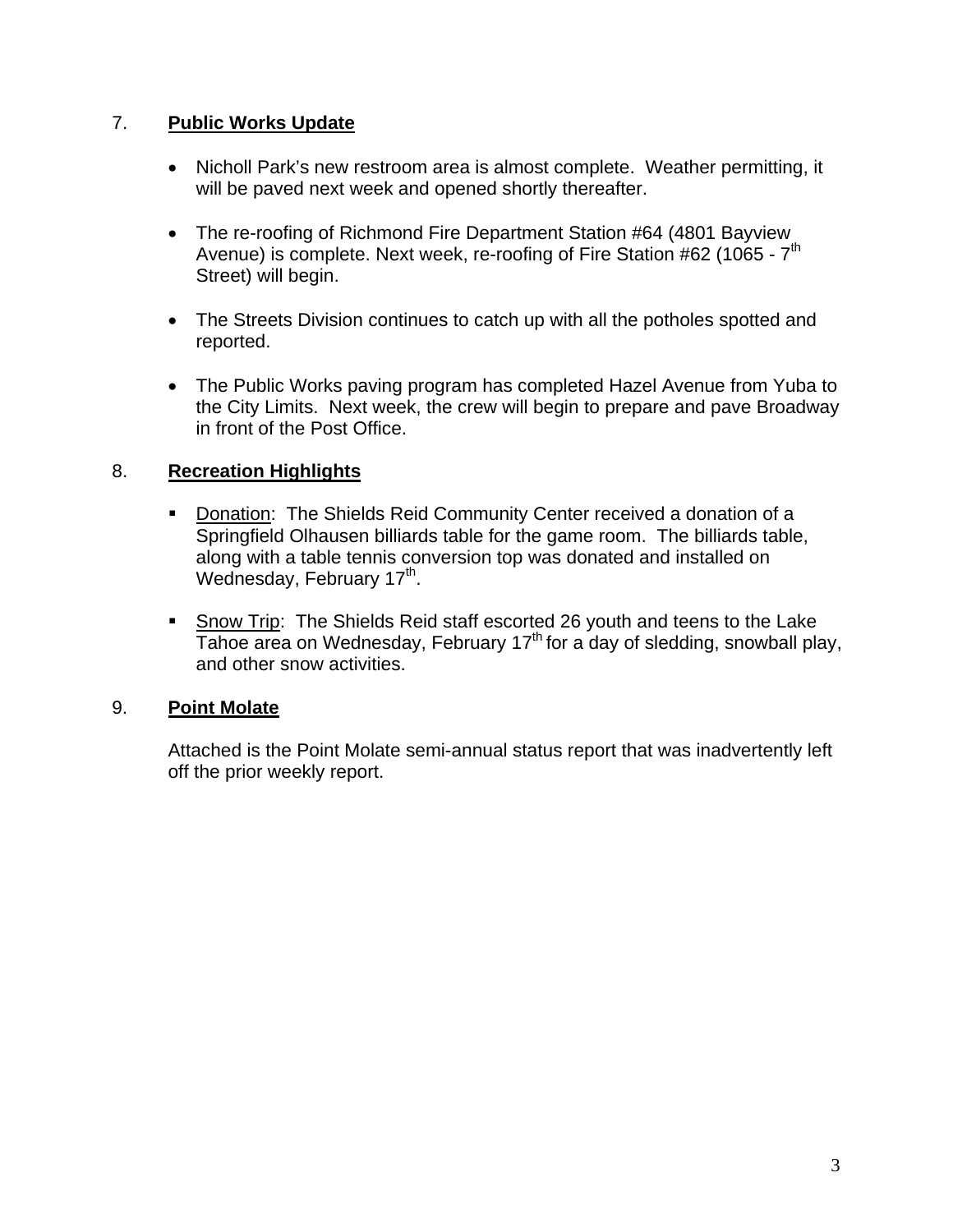

February 25, 2010

Mr. Bill Lindsay, City Manager Ms. Janet Schneider, Assistant City Manager Richmond City Hall 1401 Marina Way South Richmond, CA 94804

RE: Point Molate LDA Status Report

Dear Bill and Janet:

This letter is intended to satisfy our requirement to provide a semi-annual status report on our progress under the Land Disposition Agreement dated November 9, 2004, as amended, between the City of Richmond and Upstream Point Molate LLC.

#### **EIS/EIR**

The Draft EIS/EIR was made available for public comment on July 20, 2009. At the City Council Meeting on September 22, 2009, the Council extended the comment period from September 23 until October 23. Since being made public, public hearings to receive verbal and written comments were held before the Design Review Board on August 12, 2009 and before the Planning Commission on September 17, 2009. In addition, public workshops with technical experts were held on August 10, 2009 and August 27, 2009 at the Richmond Memorial Auditorium. Although very marginally attended, the workshops provided an opportunity for the public to learn about the proposed project, the environmental review process and the analysis presented in the DEIS/R. Written comments were also accepted at the workshops and hundreds of written comments were received during the comment period.

Due to the extension of the EIR comment period, we understand the City is now reviewing a new schedule that would provide for City Council consideration of the EIR and other approvals. Since the City's CEQA review has been delayed, this necessarily delays the Closing Date for Upstream to acquire the property. We are discussing possible LDA Amendment strategies with the City to accommodate the need for the City to complete CEQA prior to selling the land.

#### **Federal Approvals**

Guidiville has filed all necessary applications with the National Indian Gaming Commission and the United States Department of the Interior to have Point Molate declared

> **(510) 596-9501 1900 Powell Street, 12th Floor Emeryville, CA 94608**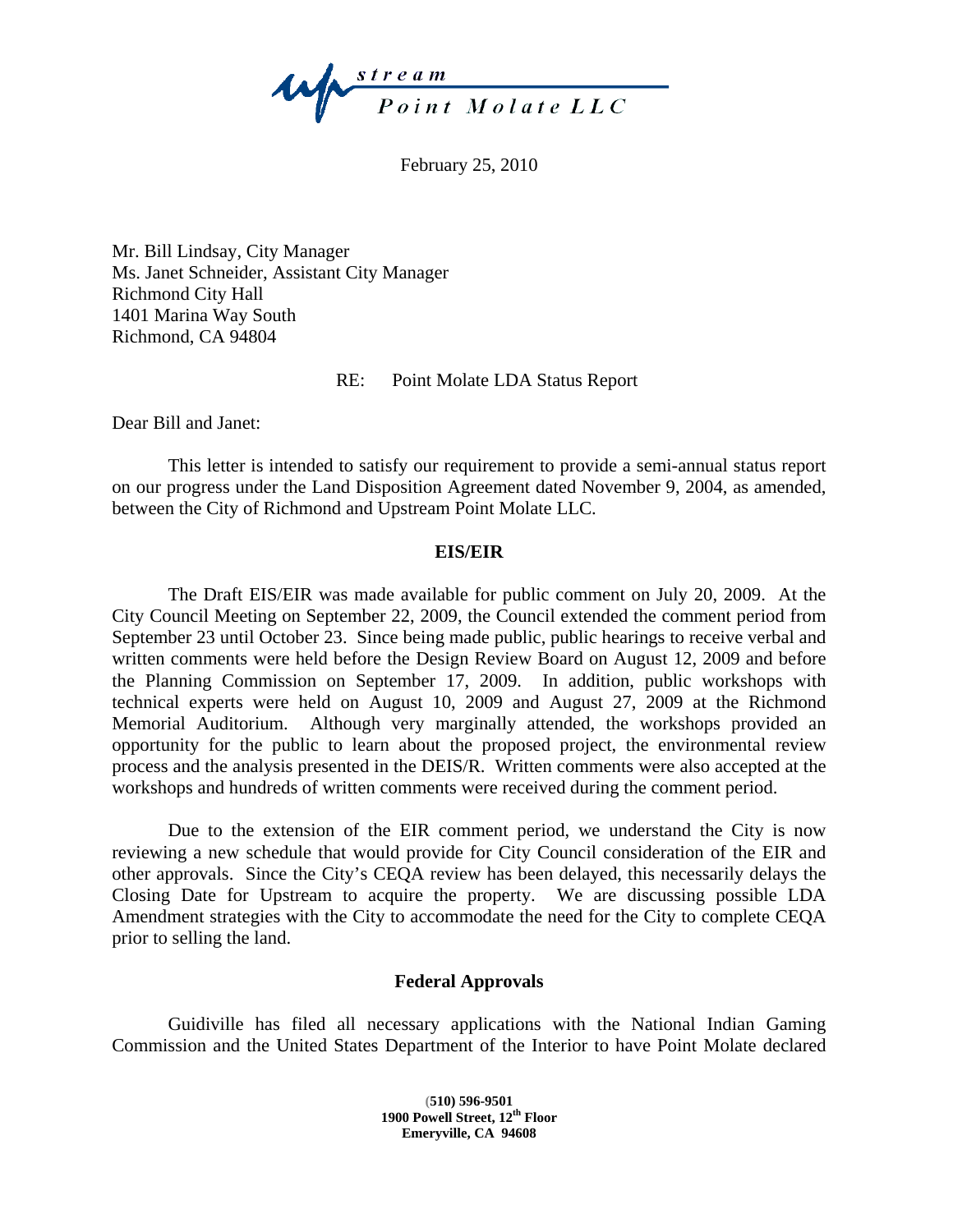"restored Indian lands" eligible for gaming under the provisions of the Indian Gaming Regulatory Act. This is a legal determination that the Department of Interior will make based on its review of historical information concerning the Tribe. The federal government is under no deadline to make such an administrative determination. We are hopeful that we will be advised of their decision shortly.

#### **Early Transfer with the Navy**

Upstream, with its environmental and insurance consultants, has substantially completed its work with the City staff and its consultants in negotiations with the U.S Navy leading to the conveyance of the remainder of the property to the City pursuant to an Early Transfer Cooperative Agreement ("ETCA") and a Finding of Suitability for Early Transfer ("FOSET"). The Navy has deposited \$28.5 Million in escrow and Governor Schwarzenegger approved the early transfer. We anticipate that the Early Transfer will close in the next few weeks (subject to issuance of a final environmental insurance policy) and the City will then own all property to be transferred to Upstream under the LDA. Upstream's obligations to begin the remediation are governed by the Remediation Agreement dated September 9, 2008 and the LDA. It is important to note that had the Early Transfer not been achieved, the Navy's proposed approach to monitor and remediate Site 3 would have taken many years (or possibly even decades) to complete, so this is truly an important milestone. We must acknowledge the professionalism and dedication of those who led this process for the Navy and the City, as successful conclusion of these ETCA agreements are rare around the country.

On behalf of the City, we have already assumed responsibility to maintain the ground water treatment system and various site monitoring programs that the Navy was operating, in order to prevent any gaps in fulfillment of ongoing maintenance and monitoring responsibilities under existing orders from the Regional Water Quality Control Board.

#### **Project Financing**

During the last nine months, we have undertaken a comprehensive cost analysis of the proposed project, using independent consultants and contractors. The results of that work indicate that projected costs to construct the project are within the ranges previously estimated and within the financing capabilities of the team. Specific information to support this analysis will be submitted to the City with the financing plan required under the LDA.

Payments to the City of Richmond under the LDA, together with all other predevelopment expenditures that Upstream has made since the LDA was executed in November 2004, now approach \$25 Million (\$15.5 Million of which was paid to the City under the LDA or the prior Exclusive Right to Negotiate). All of these funds have been spent to advance the redevelopment of Point Molate. Our project budget for the period March 1, 2010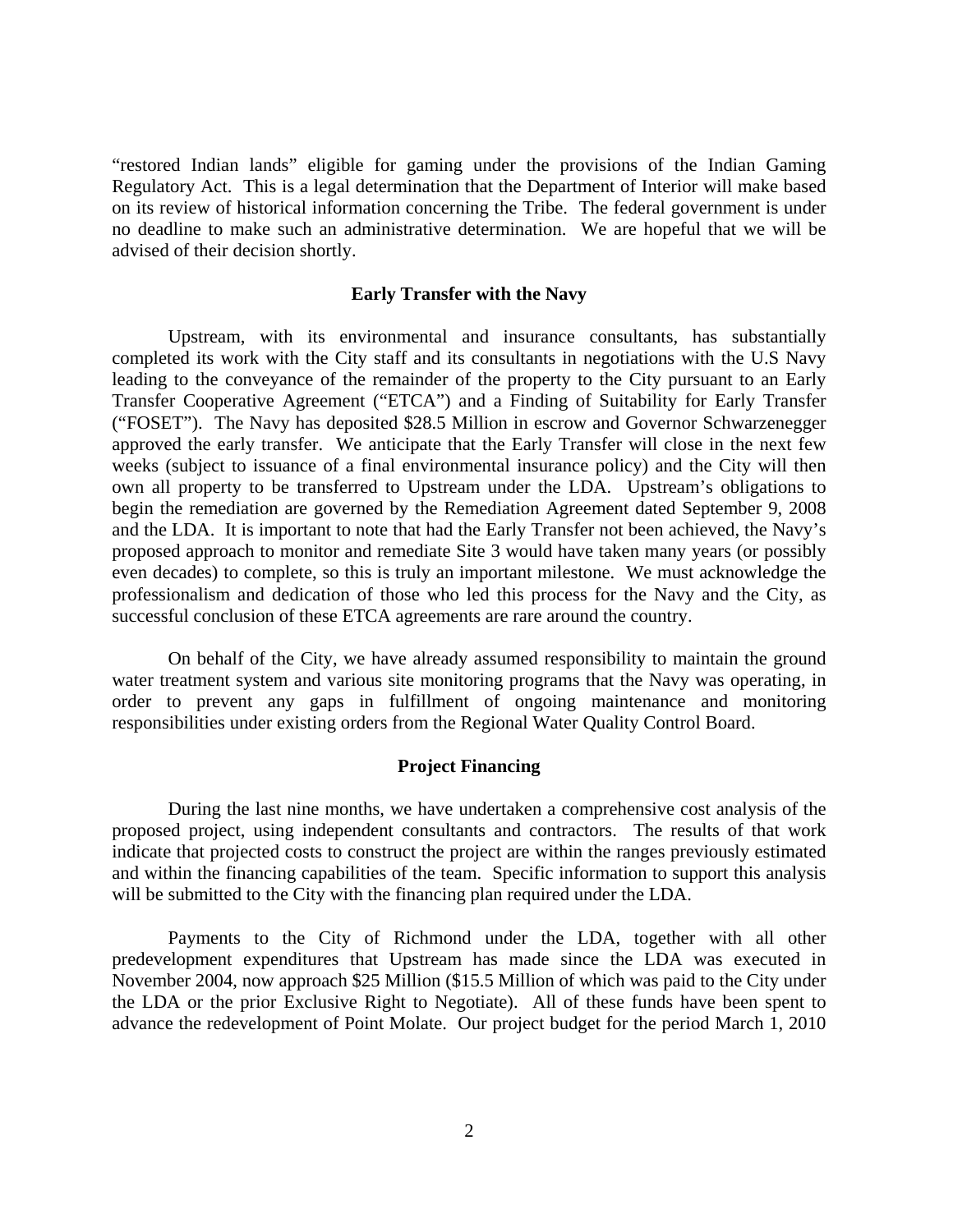through February 28, 2011 is approximately \$8.8 million, assuming that we close the purchase of the property during 2010, as follows:

| Project Entitlements including EIR/EIS processing, legal  |             |
|-----------------------------------------------------------|-------------|
| expenses and reimbursements to the City                   | \$2,060,000 |
| <b>Engineering and Architecture</b>                       | 300,000     |
| Extension Payments to the City under the existing Tolling |             |
| Provisions of the LDA or pursuant to Extension of the LDA | 840,000     |
| Closing expenses and payment of Principal on the Purchase |             |
| Price pursuant to LDA, if closing occurs in 2010          | 5,100,000   |
| <b>Other Administrative Costs</b>                         | 250,000     |
| Contingency                                               | 250,000     |
| <b>Total</b>                                              | 8,800,000   |

Pursuant to our existing financial arrangements with our partners, we continue to have adequate resources available to fund these costs as they are incurred. We attach a letter dated February 23, 2010 to you from Mem Sah Corporation, a company wholly owned by the Yocha Dehe Band of Wintun Indians, owner of the Cache Creek Casino Resort, confirming the availability of these funds and the availability of the requisite collateral security necessary to be provided to the City under the LDA for the balance of the Purchase Price at the time of Closing.

#### **Jobs and Economic Development for Richmond**

While site engineering analyses have consumed significant time and expense by our project team, we have continued our work with various Richmond groups to prepare to meet the hiring goals outlined in the LDA. The bulk of that work has been to collaborate with community and church groups to identify what now numbers over fifty community partner organizations that will each function in some capacity as part of a fabric of programs and resources to identify, steer, prepare and train Richmond applicants into employment opportunities created by the Project. We believe that our community-based approach is one of the most exciting aspects of the Project and will provide the mechanism and capabilities allowing the Project to meet and exceed its local hiring goals. As we approach the final approval process, we will continue to work with Sal Vaca, labor unions, churches, community groups and others to organize programs together into as seamless a process as can be designed.

It is clear that once approved, the project will be one of the largest economic and job development opportunities ever in Richmond and will be implemented in a way that will enhance the environment. We look forward to the City completing its review of the Project and working with you to deliver the immense array of project benefits to Richmond.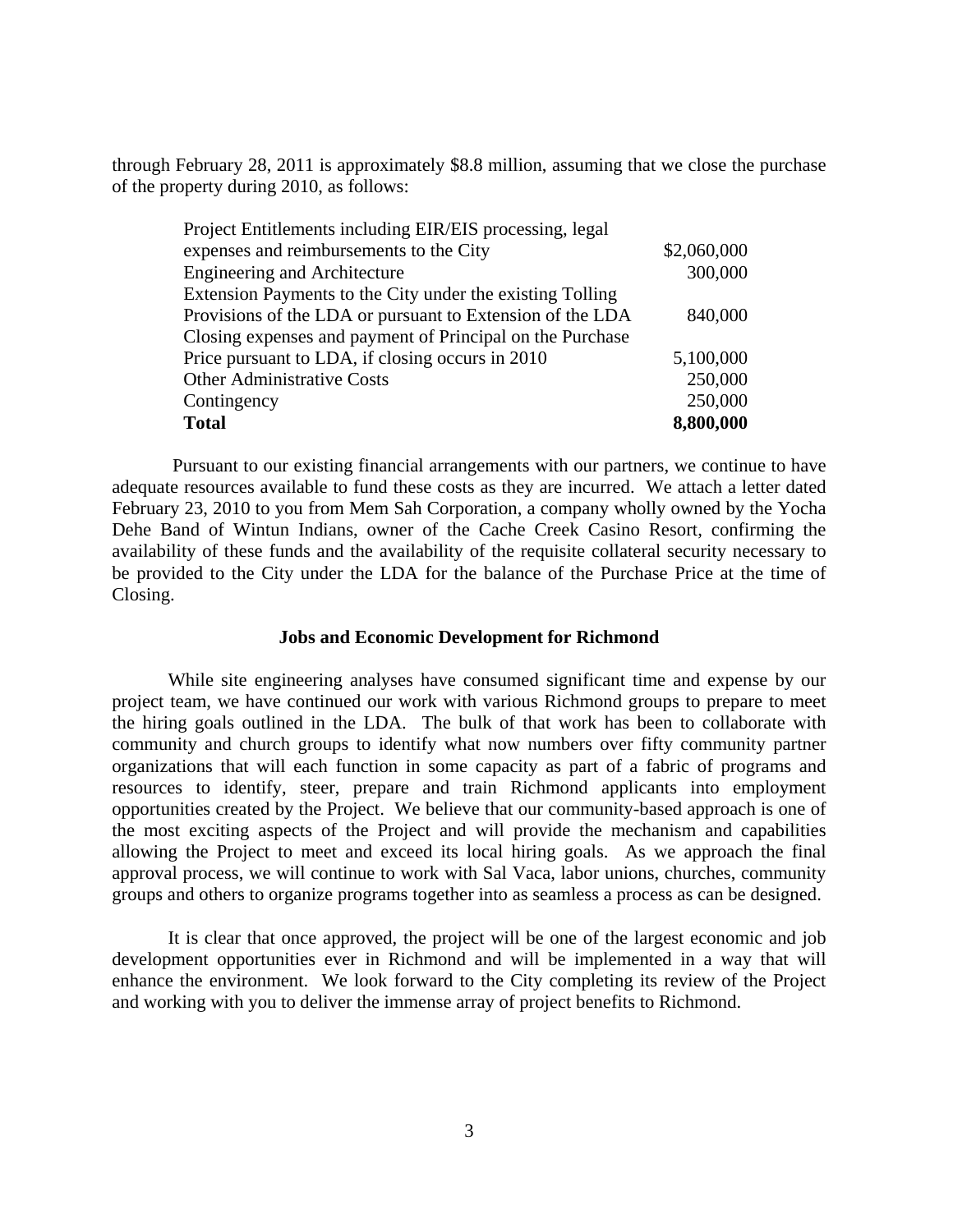Please call me if you have any questions or comments.

Sincerely, Upstream Point Molate LLC

 $\frac{1}{2}$ James D. Levine

Managing Member

CC: John F. Salmon Merlene Sanchez, Guidiville Band of Pomo Indians Walter Gray, Guidiville Band of Pomo Indians Michael Derry, Black Oak Development